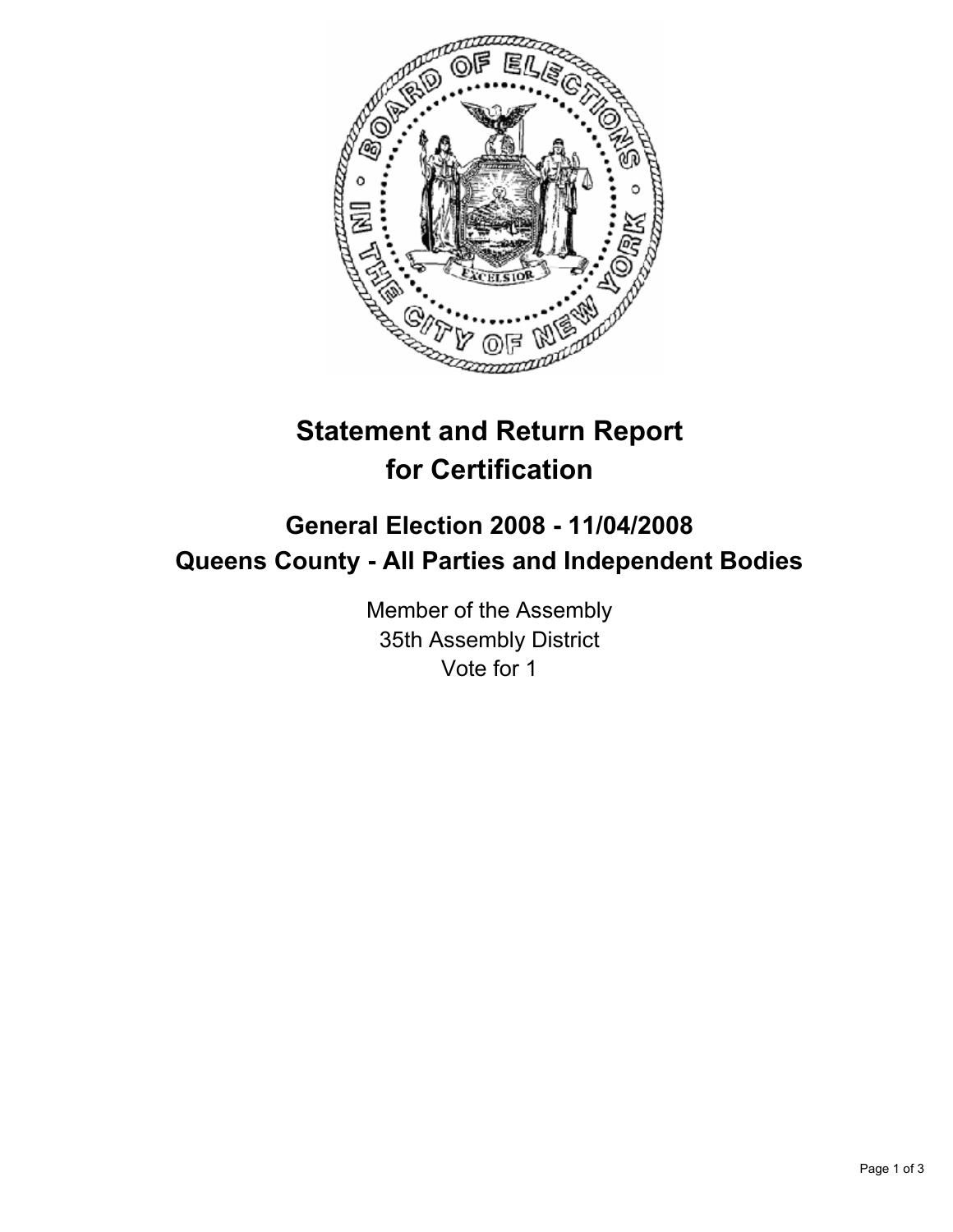

### **Assembly District 35**

| <b>PUBLIC COUNTER</b>         | 25,527 |
|-------------------------------|--------|
| <b>EMERGENCY</b>              | 28     |
| ABSENTEE/MILITARY             | 612    |
| AFFIDAVIT                     | 1,021  |
| <b>Total Ballots</b>          | 27,318 |
| JEFFRION L AUBRY (DEMOCRATIC) | 16,192 |
| <b>Total Votes</b>            | 16,192 |
| Unrecorded                    | 11,126 |